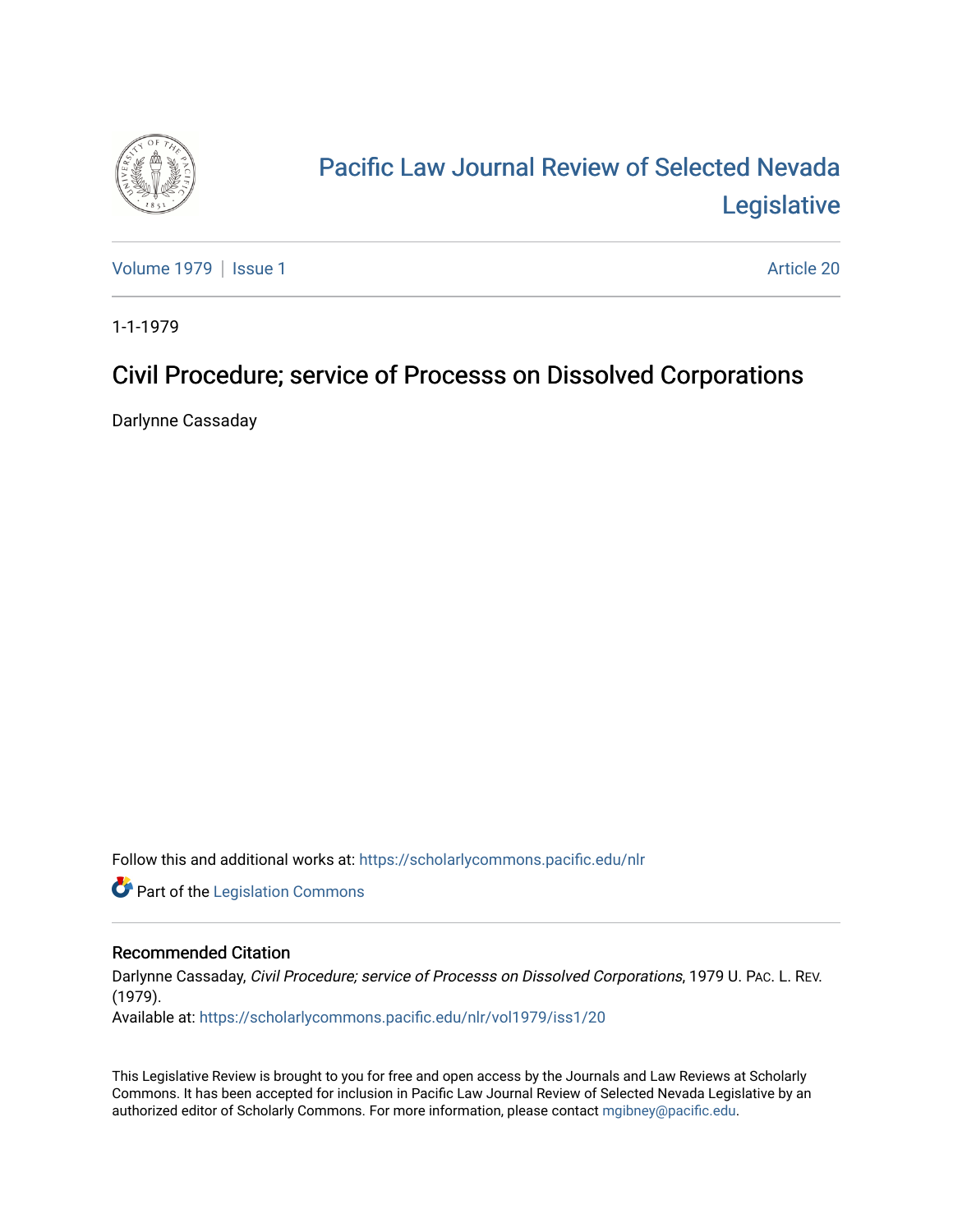17. McLaughlin v. McLaughlin, 48 Nev. at 164, 228 P. at 305.

#### CIVIL PROCEDURE; SERVICE OF PROCESS ON DISSOLVED CORPORATIONS

#### Amends NRS 78.750

SB 362 (Committee on Judiciary}; STATS 1979, Ch 344

Chapter 344 amends NRS 78.750 to provide a method for service of process on dissolved corporations. Under NRS 78.585, dissolved corporations are continued as bodies corporate for the purposes of defending and prosecuting lawsuits and winding up their affairs.<sup>1</sup> Prior to Chapter 344 NEvada law did not specifically provide for serving defunct corporations. NRS 78.750 and NRCP 4(d}(l} applied to serving process upon all corporations.

Under Chapter 344, service may be accomplished by mailing copies of the process and any associated documents to (a} the Secretary of State, (b) the resident agent of the corporation, if there is one and (c) each officer and director of the corporation as named in the list last filed with the Secretary of State. $2$  It is possible that these directors or officers terminated prior to dissolution; however, adequate notice may still be afforded to the corporation by the additional requirements of mailing notice to the Secretary of State and posting notice at the county recorder's office.<sup>3</sup>

Under NRCP 4(d)(l} a corporation is properly served by personal service upon the corporation's president, secretary, cashier, managing agent or resident agent, or if none of the above is amenable to service, upon the Secretary of State with copies posted at the county clerk's office and mailed to out-of-state officers of the corporation. As a result of the further amendment referred to in the next paragraph, these two provisions may still apply to service of process upon defunct corporations. 4

 $\rm c$ hapter 344 additionally amends NRS 78.750 to provide that service of process upon any corporation  $\frac{may}{may}$  be made as provided by law and rule of court.<sup>5</sup> The word "may" has been substituted for the word "shall" apparently to accommodate the new procedure for serving process upon defunct corporation.

Darlynne Cassaday